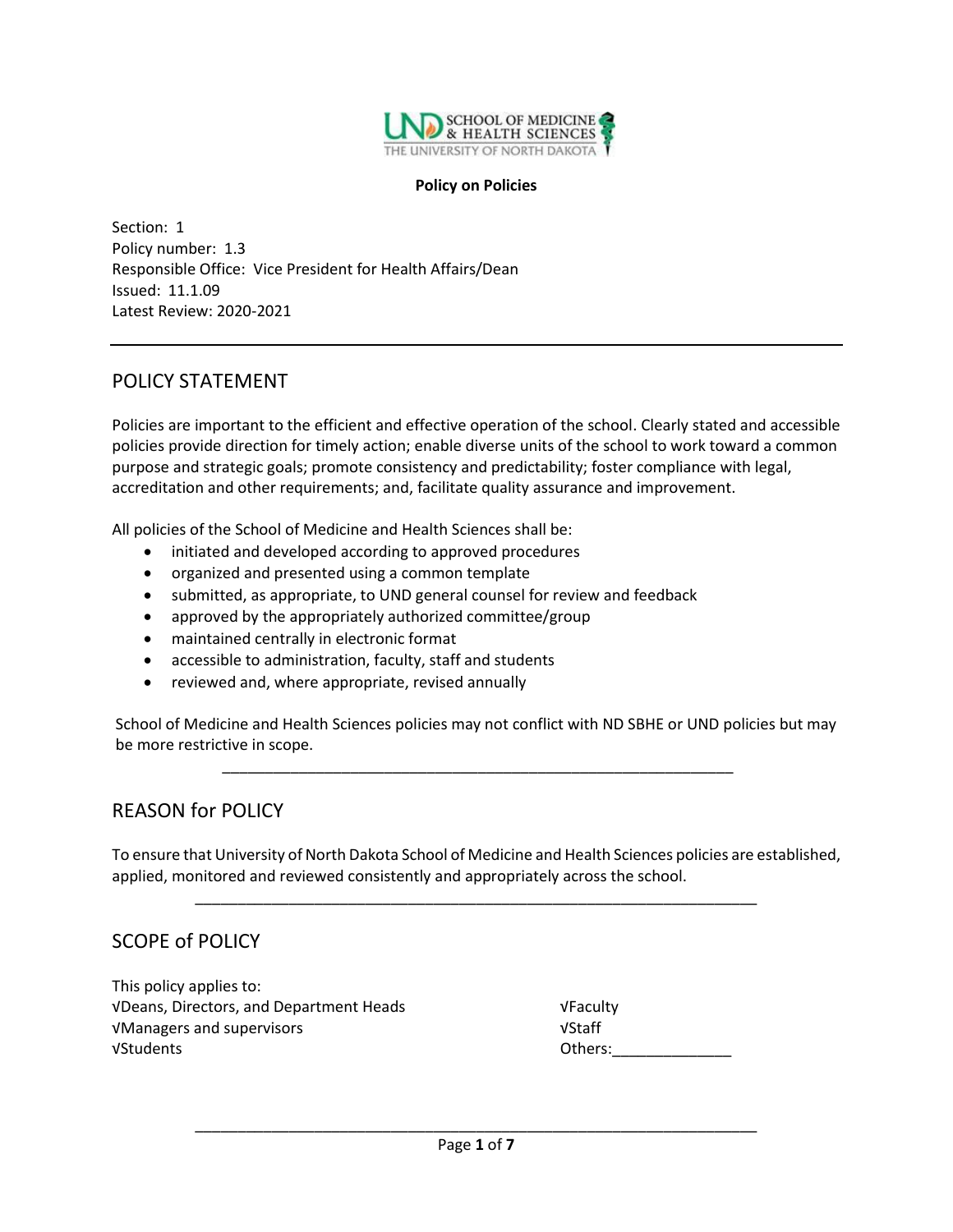# WEB SITE REFERENCES

UND SMHS Policy website: <u><https://med.und.edu/policies/index.html></u> Responsible Office:<https://med.und.edu/deans-office/index.html>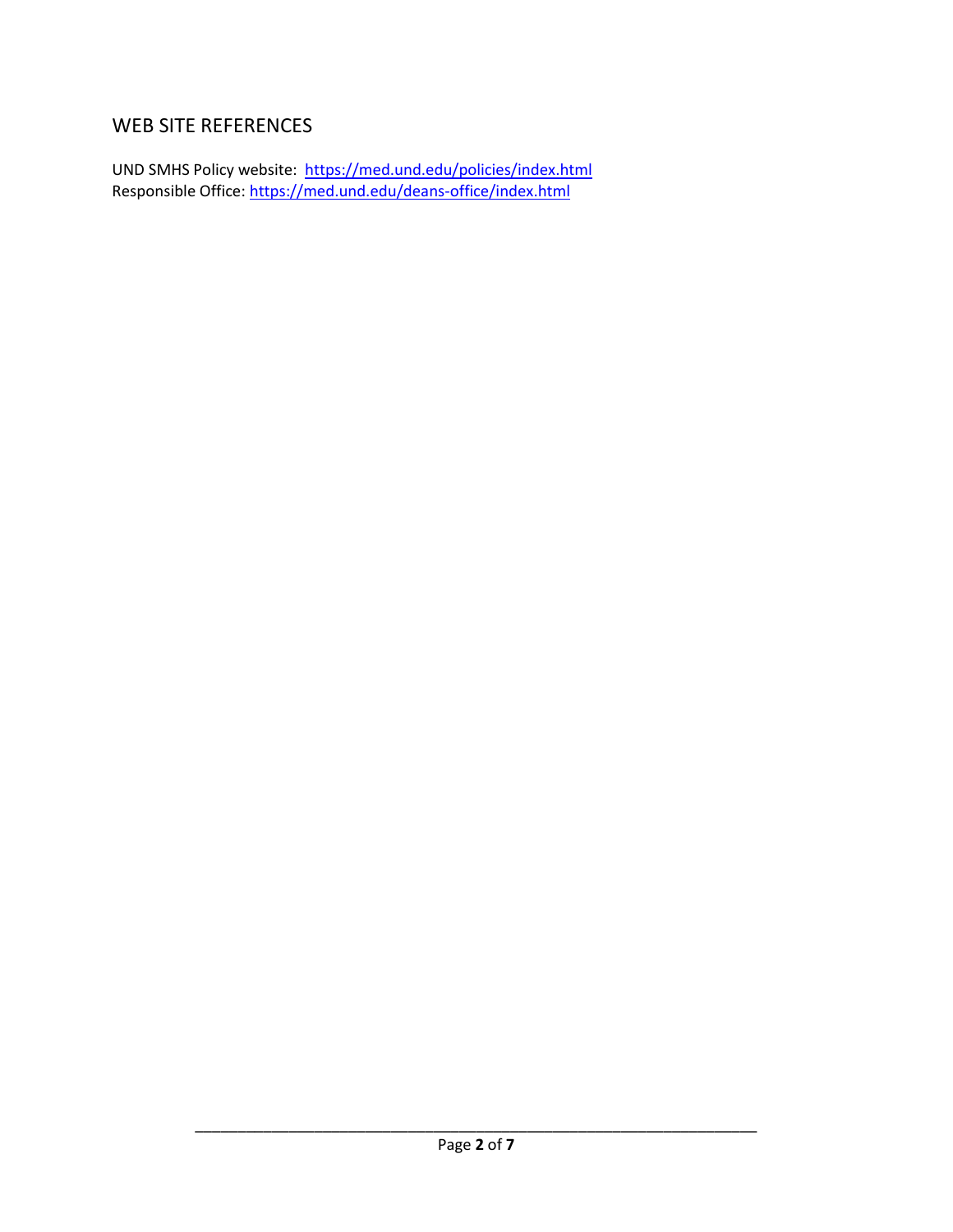### **CONTENTS**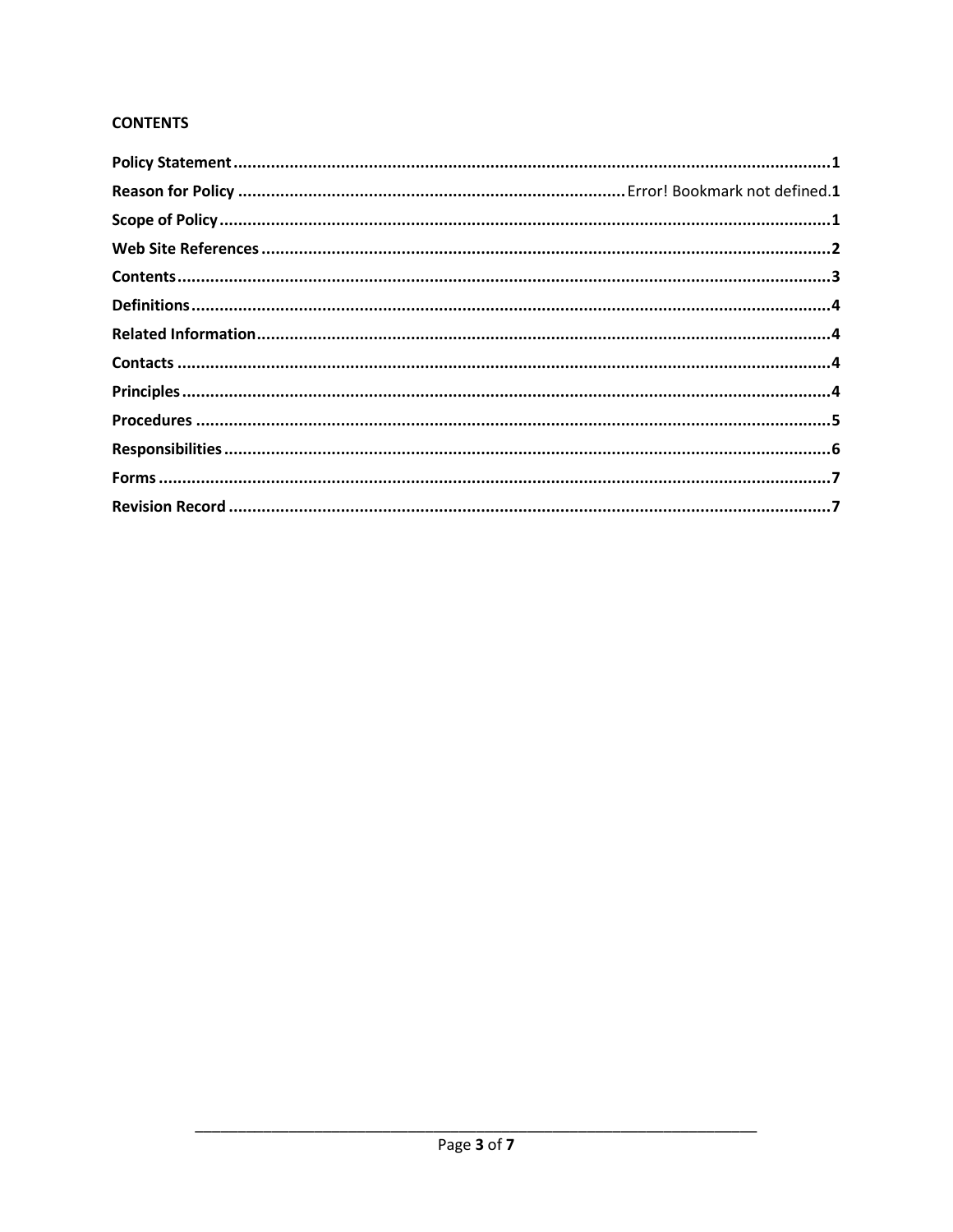# DEFINITIONS

| Administrative                                   | Relating to personnel and human resources, budget, physical plant,<br>compliance, scholarly/research activities, and other operational<br>matters.                                               |
|--------------------------------------------------|--------------------------------------------------------------------------------------------------------------------------------------------------------------------------------------------------|
| Policy                                           | A statement communicating management philosophy and<br>direction used to guide the school in the conduct of its affairs;                                                                         |
|                                                  | indicates what to do.                                                                                                                                                                            |
| Procedure                                        | A series of specified actions necessary to accomplish a goal, <i>i.e.</i> , an<br>operational process required to implement school-wide or<br>department/program policy; indicates how to do it. |
| Departmental and educational<br>program policies | Applies to personnel, i.e., faculty, staff and students, or processes<br>strictly within the specified department or educational program                                                         |
| School-wide policies                             | Applies to personnel or programs uniformly across the school                                                                                                                                     |
| FC.                                              | <b>Faculty Council</b>                                                                                                                                                                           |
| <b>SMHS</b>                                      | School of Medicine and Health Sciences                                                                                                                                                           |
| <b>UMEC</b>                                      | Undergraduate Medical Education Committee                                                                                                                                                        |
| <b>GMEC</b>                                      | <b>Graduate Medical Education Committee</b>                                                                                                                                                      |

# RELATED INFORMATION

| Bylaws of the SMHS | https://med.und.edu/education-faculty-affairs/ files/docs/bylaws.pdf |  |
|--------------------|----------------------------------------------------------------------|--|
|                    |                                                                      |  |

# **CONTACTS**

General questions about this policy can be answered by your department's administrative office. Specific questions should be directed to the following:

| Subject              | Contact                  | Telephone/FAX     | Office/Dept   |
|----------------------|--------------------------|-------------------|---------------|
|                      |                          |                   |               |
| Policy clarification | jeanette.gratton@und.edu | 777.2514/777.3527 | Dean's office |
| Policy format        | jeanette.gratton@und.edu | 777.2514/777.3527 | Dean's office |

# **PRINCIPLES**

- 1. Faculty Council recommends school-wide policy brought from its standing committees and by its own initiative. The dean approves and authorizes these policies.
- 2. Departments and educational programs establish and approve their own policies and procedures.
- 3. The dean or the dean's designee(s) establishes, approves, manages and reviews policies related to the administrative operations of the SMHS.
- 4. As the chief academic officer of the SMHS, the dean has ultimate authority over all SMHS policies and procedures.
- 5. It is the responsibility of the dean's office to maintain records of and make available all SMHS policies.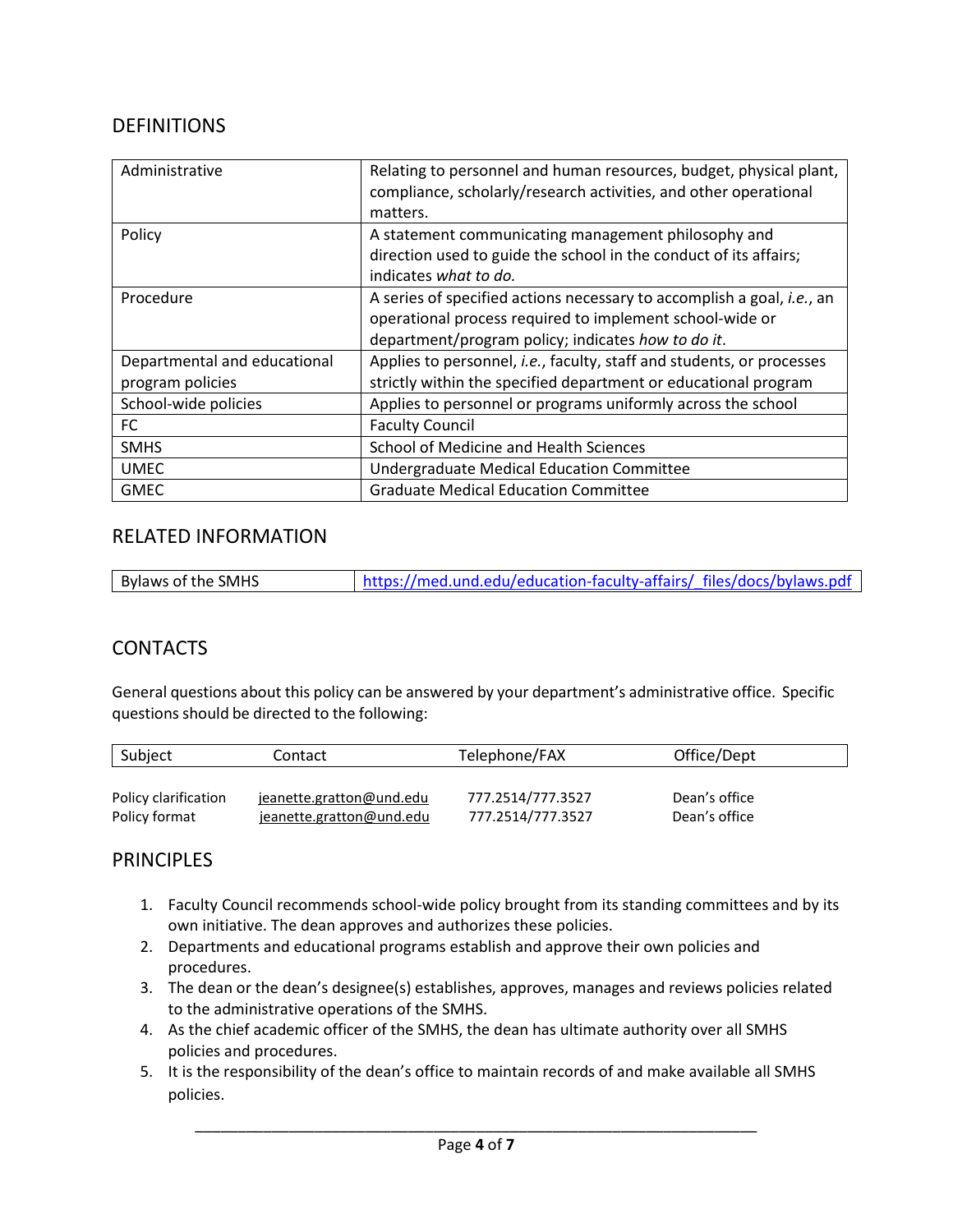# PROCEDURES

#### **A. Procedures for creating and reviewing administrative, school-wide and education program policies**

- 1. The SMHS policy template is used in the creation and review of administrative, school-wide, and departmental and educational program policies.
- 2. Each policy is reviewed and approved annually by the responsible committee/group.
- 3. A completed *Statement of Annual Policy Review and Checklist for Creating and Reviewing Policies*, dated and signed by the responsible committee/group chair, is submitted together with copies of any new and/or revised policies to the dean's chief of staff within 14 days of completion and no later than June 30 each academic year.
- 4. The dean's office ensures correct titles and numbering of all policies and makes policies accessible digitally online within 6 weeks of receipt.

#### **B. Checklist for creating and reviewing administrative, school-wide and education program policies**

#### **The checklist for review of an existing policy must:**

- 1. Affirm the policy has been reviewed within 12 months of the previous review.
- 2. Document any action taken on the basis of annual review, i.e., no change, revision, deletion.
- 3. Be dated and submitted to the office of the dean within 14 days of any action taken.
- 4. Document the administrative staff within the office of the dean has ensured correct policy format, title, number and dates prior to posting to SMHS website.
- 5. Affirm the policy is made accessible digitally online within 6 weeks of approval.

#### **The checklist for a new policy must:**

- 1. Document the office of the dean has been notified a new policy is under consideration.
- 2. Demonstrate the new policy is written using the designated SMHS policy template.
- 3. Document the new policy is submitted, as appropriate, to UND general counsel for review and feedback.
- 4. Be dated and submitted to the office of the dean within 14 days of approval.
- 5. Document the administrative staff within the office of the dean has ensured correct policy formats, titles, numbers and dates prior to making a policy accessible digitally online.
- 6. Affirm the policy is made accessible digitally online within 6 weeks of approval.

#### **C. Administrative Policies**

The dean or the dean's designee(s) is responsible for establishing, approving, managing and annually reviewing policies related to the administrative operations of the SMHS.

#### **D. School of Medicine and Health Sciences (school-wide) policies**

- 1. The Faculty Council is responsible for managing the establishment and approval of all school-wide policies and procedures and for annually reviewing and, where necessary, recommending updates to all school-wide policies and procedures. FC shall make all schoolwide policies available to all SMHS faculty, staff and students. All FC-recommended schoolwide policies and procedures shall be approved by the dean in advance of becoming effective.
- 2. All school-wide policy proposals brought for FC consideration will be made available for a two-week period to provide opportunity for further comment by the SMHS voting faculty. Following the comment period, FC will review the proposed school-wide policy document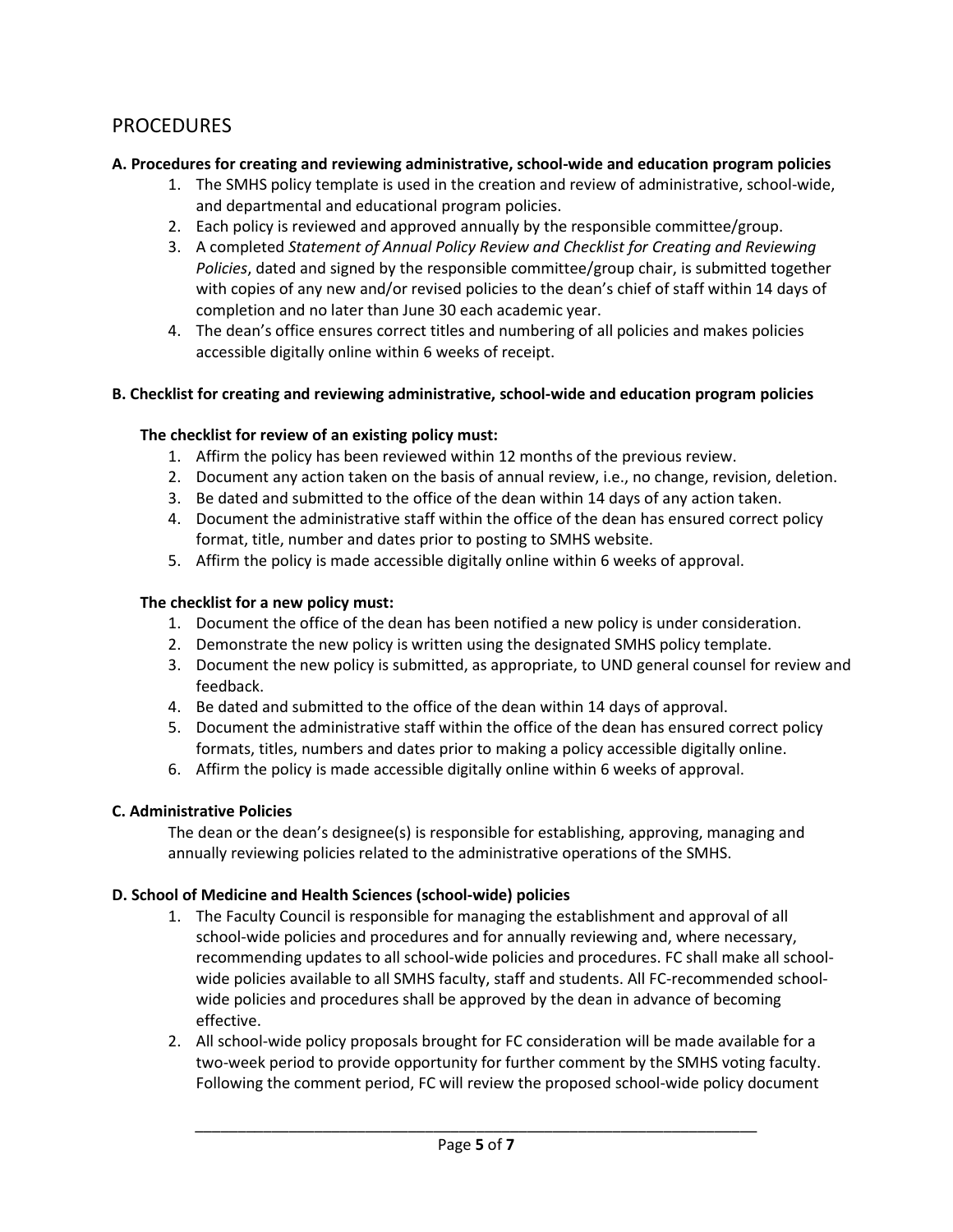and all received comments. Once the FC has made a determination and recommendation regarding a proposed school-wide policy (including possible revision based on comments received from the voting faculty), the proposed school-wide policy and FC's recommendation will be forwarded to the dean, who may approve the school-wide policy, approve it with minor revision(s), reject it, or refer it back to the appropriate committee for further study, deliberation, and action.

- 3. All approved FC school-wide policies will be made accessible digitally online.
- 4. An editorial change to a school-wide policy is not considered a policy change requiring revision, a comment period and approval by FC. For example, a title change to an administrative position is an editorial edit and does not change a policy in substance.

#### **E. Departmental and Educational Program Policies**

- 1. Biomedical and Health Sciences: The department and educational program faculty are responsible for the establishment and approval of policies and procedures at the departmental and educational program levels. The department and educational program faculty are expected to annually review and, where appropriate, revise and update policies and procedures. All departmental and educational program policies and procedures are to be made available to their faculty, staff and students. As the chief academic officer of the SMHS, the dean has the ultimate authority over departmental and educational program policies and procedures.
- 2. Undergraduate Medical Education: The UMEC is responsible for establishing, approving, managing and annually reviewing policies and procedures related to the undergraduate medical education program. UMEC establishes the process by which policies for the undergraduate medical education program reach the committee for final approval. UMEC will make undergraduate medical education policies and procedures available to UME faculty, staff and students.
- 3. Graduate Medical Education: The GMEC is responsible for establishing, approving, managing and annually reviewing GME-wide policies and procedures applicable across all SMHS GME programs. GMEC will make GME-wide policies and procedures available to GME faculty, staff and residents/fellows. Individual residency/fellowship program faculty, in accordance with their faculty governance structures, are responsible for establishing, approving, and managing their own policies and procedures. All individual residency/fellowship program policies and procedures must be consistent with overall GME-wide policies and procedures and made available to their faculty, staff and residents/fellows.
- 4. All approved departmental and educational program policies will be filed with the dean's chief of staff to be made accessible digitally online.

# RESPONSIBILITIES

| Dean's Chief of Staff | Collates, posts, and notifies stakeholders of all proposed<br>$\bullet$<br>policies<br>Make the draft of the proposed school-wide policy<br>٠<br>accessible digitally online, notifies the voting faculty of the<br>availability of the proposed school-wide policy statement<br>and the two-week comment period, collects received |
|-----------------------|-------------------------------------------------------------------------------------------------------------------------------------------------------------------------------------------------------------------------------------------------------------------------------------------------------------------------------------|
|                       | comments and forwards all materials to FC for                                                                                                                                                                                                                                                                                       |
|                       | consideration and action                                                                                                                                                                                                                                                                                                            |